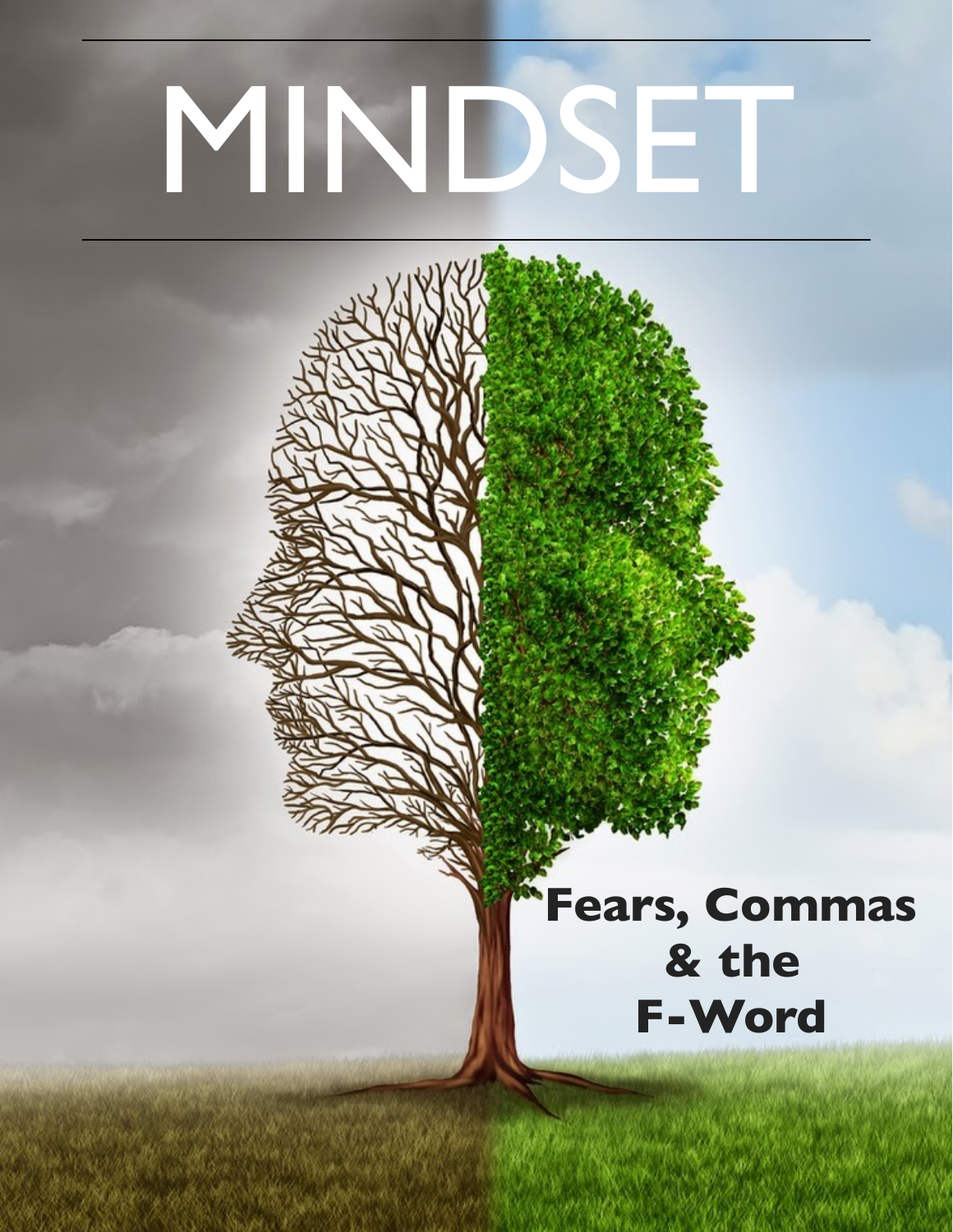

### Thinking about Thinking | Learning about Learning



## *Mindset: Fears, Commas, & the F-Word* **is an excerpt from** *Happier Hour with Einstein: Another Round.*

Written by Dr. Melissa Hughes

Dr. Hughes is the Founder and President of the Andrick Group and the author of *Happy Hour with Einstein, Happier Hour with Einstein and the Happier Hour with Einstein Companion Gratitude Journal* (available August 2018)*.* She holds her Ph.D. in curriculum and instruction and her research focuses on the achievement gap impacted by summer learning loss and parental involvement. Throughout her career, she has taught in both the public K-12 sector as well as at the university level and has authored more than a dozen instructional resource publications for teachers. Melissa currently delivers keynote speeches and workshops to help people work smarter and to help organizations build collective Intelligence. For more information about bringing Dr. Hughes to speak to your organization and better understand how the brain works and how to make it work better, visit [www.andrickgroup.com](http://www.andrickgroup.com).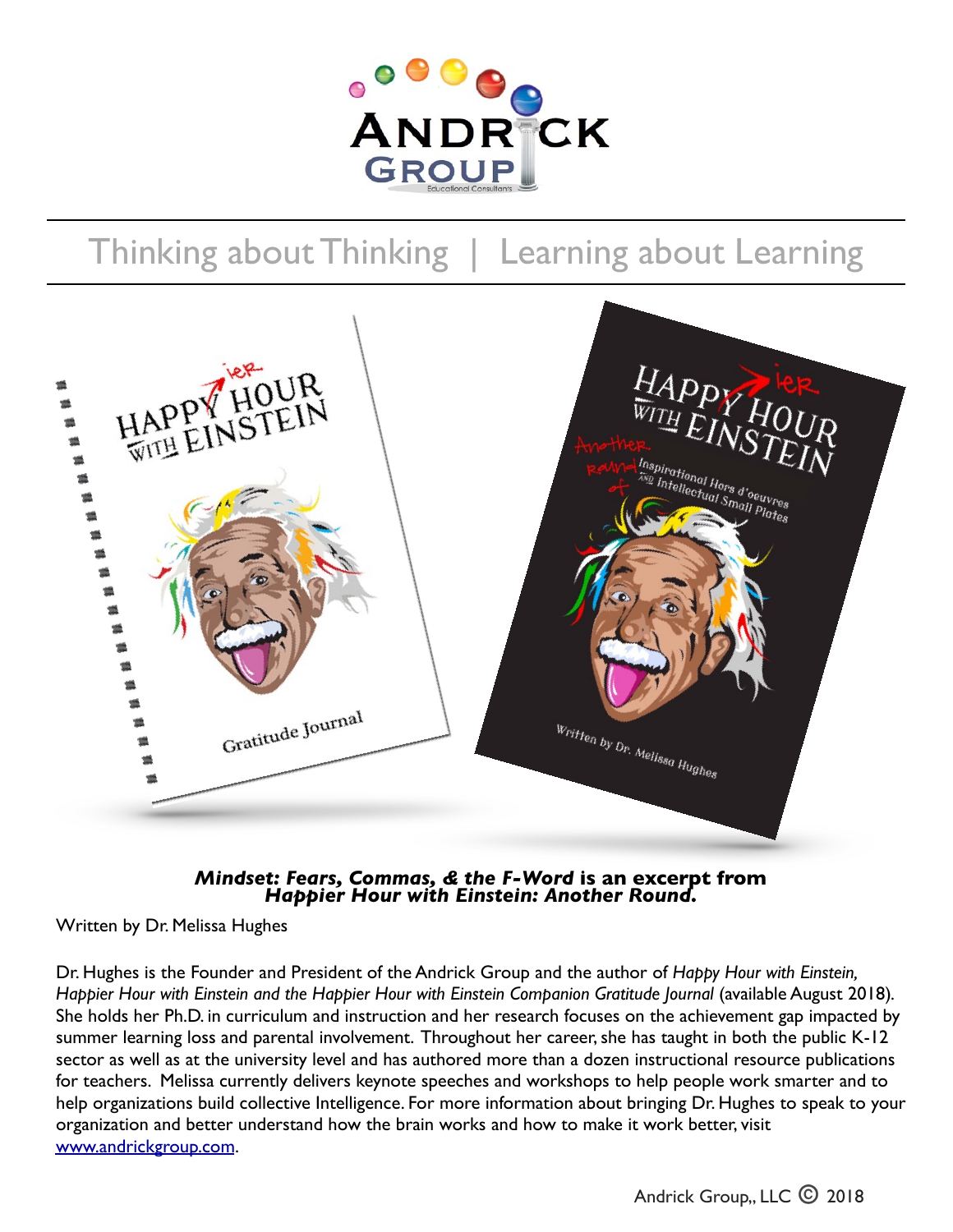# FEARS, COMMAS & THE F-WORD

*"Everything you want is just on the other side of fear." -Jack Canfield* Professionally or personally, no one likes to fail. Some people are so adverse to failure that it becomes paralyzing. There's a name for that. Atychiphobia  $-$  an irrational fear of failure that prevents sufferers from any task or activity that does not guarantee their success  $-$  is number 15 on the top 100 phobias list. When we allow fear to prevent progress in school, at work, or in life, we're going to miss great opportunities along the way. New research demonstrates that success is determined by how we use the F-word: FAILURE.

We're taught at a very young age that the brightest kids get the right answers. Wrong answers are evidence that we aren't smart. As adults, intellectually we know that mistakes are essential to the learning process, but no one wants to make them let alone *embrace* them or shine a light on them. The mind is a powerful thing. The way we see ourselves and the stories we tell ourselves can either fuel success or sabotage it. That internal dialogue doesn't just impact our success; it profoundly influences the goals we set for ourselves.

Our worldview, our behavior, our perception of success and failure professionally and personally, and ultimately, our capacity for happiness springs from the mindset we nurture. Nurturing a growth mindset means facing fears, using lots of commas, and learning how to use the F-word as a bridge to success rather than a barrier.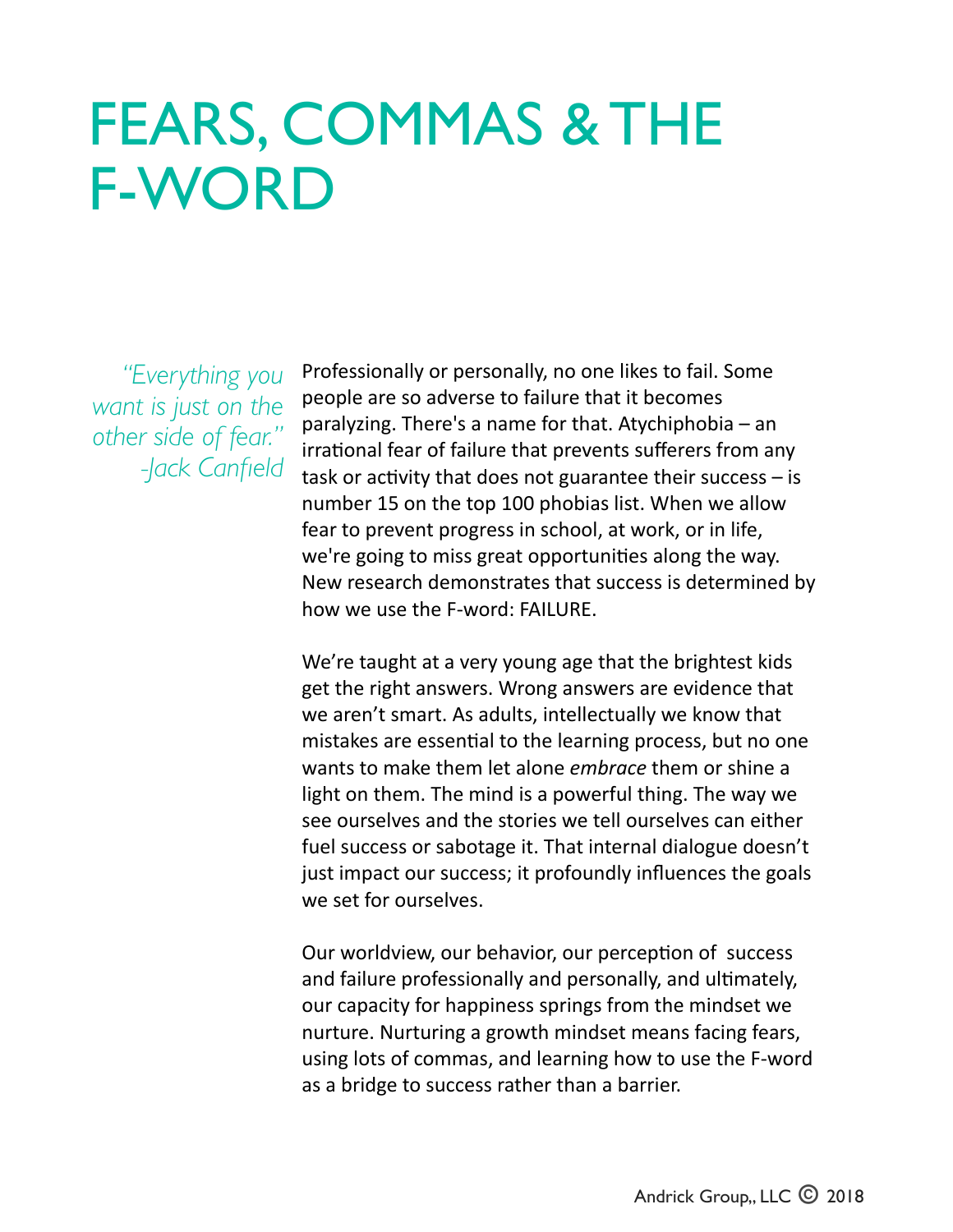#### **People with a fixed mindset use periods:**

It is what it is. *There is nothing else I can do.* **Overcoming this is impossible.** *I* can't do this.

#### **People with a growth mindset use commas:**

That didn't work, so there must be another way. *I* can't do it today, but I'll be back tomorrow. I don't know, and I'm determined to find someone who does. *I* can't do this, yet.

#### **Mindset Influences How and What we Learn**

According to Stanford researcher Carol Dweck, the difference between what she calls a "fixed mindset" and a "growth mindset" determines what is learned and how well it is learned. Dweck maintains that a fixed mindset assumes our character. intelligence, and creativity are fixed traits that we have no control over. A growth mindset is the belief that even though we each have unique talents, aptitudes, and interests, our mental traits can change through effort and experience.

Dweck contrasts the two mindsets this way:

In a fixed mindset, students believe their basic abilities, their *intelligence, their talents, are just fixed traits. They have a certain* amount, and that's that, and then their goal becomes to look smart all *the time and never look dumb. In a growth mindset, students* understand that their talents and abilities can be developed through *effort, excellent teaching, and persistence. They don't necessarily think* everyone's the same or anyone can be Einstein, but they believe everyone can get smarter if they work at it.

*—Carol Dweck, Stanford University*

*"Failure is success in progress." -Albert Einstein* 

Much of Dweck's research explores how and how early on in life these mindsets are formed. In a study on hundreds of school-age children, she examined how different types of praise are likely to influence mindset as well as how each mindset impacts learning and academic achievement. Some students were praised for how hard they worked on various tasks while others were praised for their ability.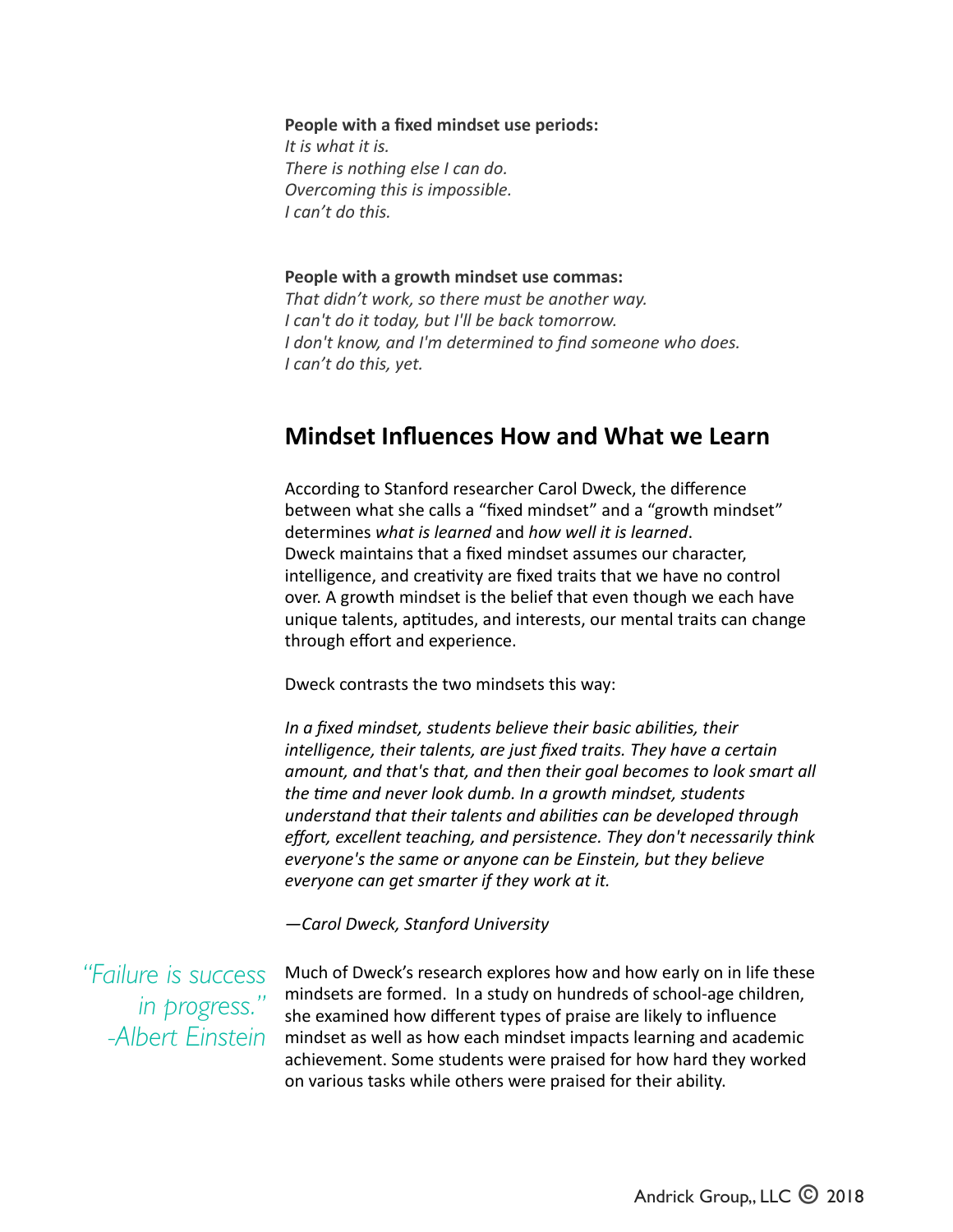*The best thing about having a growth mindset is that you don't have to be great at something to enjoy learning how to be great at it.*

Two critical findings stood out: (1) praise that focuses on effort nurtures a growth mindset while praise that focuses on ability nurtures a fixed mindset, and (2) students with a fixed mindset will reject learning experiences to avoid failure. When students were asked to choose the tasks they wanted to complete, those who were praised for ability chose the most straightforward tasks. They declined to try more challenging tasks that could result in failure or spotlight their weaknesses. To this group, failure meant they were not smart, and the risk of that far outweighed the benefits of learning something new. 

Conversely, those who were praised for effort weren't intimidated by the risk of failing difficult tasks. They embraced them. In fact, 90% of them wanted to tackle the *most challenging* tasks. To this group, failure was not a reflection of intellect or ability; instead, it was motivation to keep trying until they mastered a challenge.

The team expanded the research to find out if a fixed or growth mindset influences character traits such as honesty. They asked the students to write about their experience and disclose their scores on the tasks. Forty percent of the students in the ability-praised group inflated their scores to make them look more intelligent. Because a fixed mindset equates failure with intelligence, almost half of these students lied about their scores so that others wouldn't see them as stupid. 

Dweck didn't confine her research to school-age children. She examined brain waves of adults to determine how mindset affects the way people receive feedback. Those with a fixed mindset were much more interested in feedback about their ability than they were in feedback about how they could improve their ability. Those with a growth mindset were much more interested in learning how to improve regardless of their current ability. They saw ability as who *they are today* instead of who they are. The collective body of this research confirms that mindset is an influential factor in willingness to learn as well as the ability to learn new things.

Dweck's research shows that the view we adopt for ourselves profoundly impacts not only our ability to learn, but also determines how we lead our lives and whether we accomplish the things we value. Mindset changes what people strive for and how they define failure and success. It also changes the most fundamental meaning of effort. In the fixed mindset, effort is a bad thing. Like failure, effort means you're not smart. In the growth mindset, effort is what *makes* you smart. In her book, *Mindset: The New Psychology of Success*, she writes: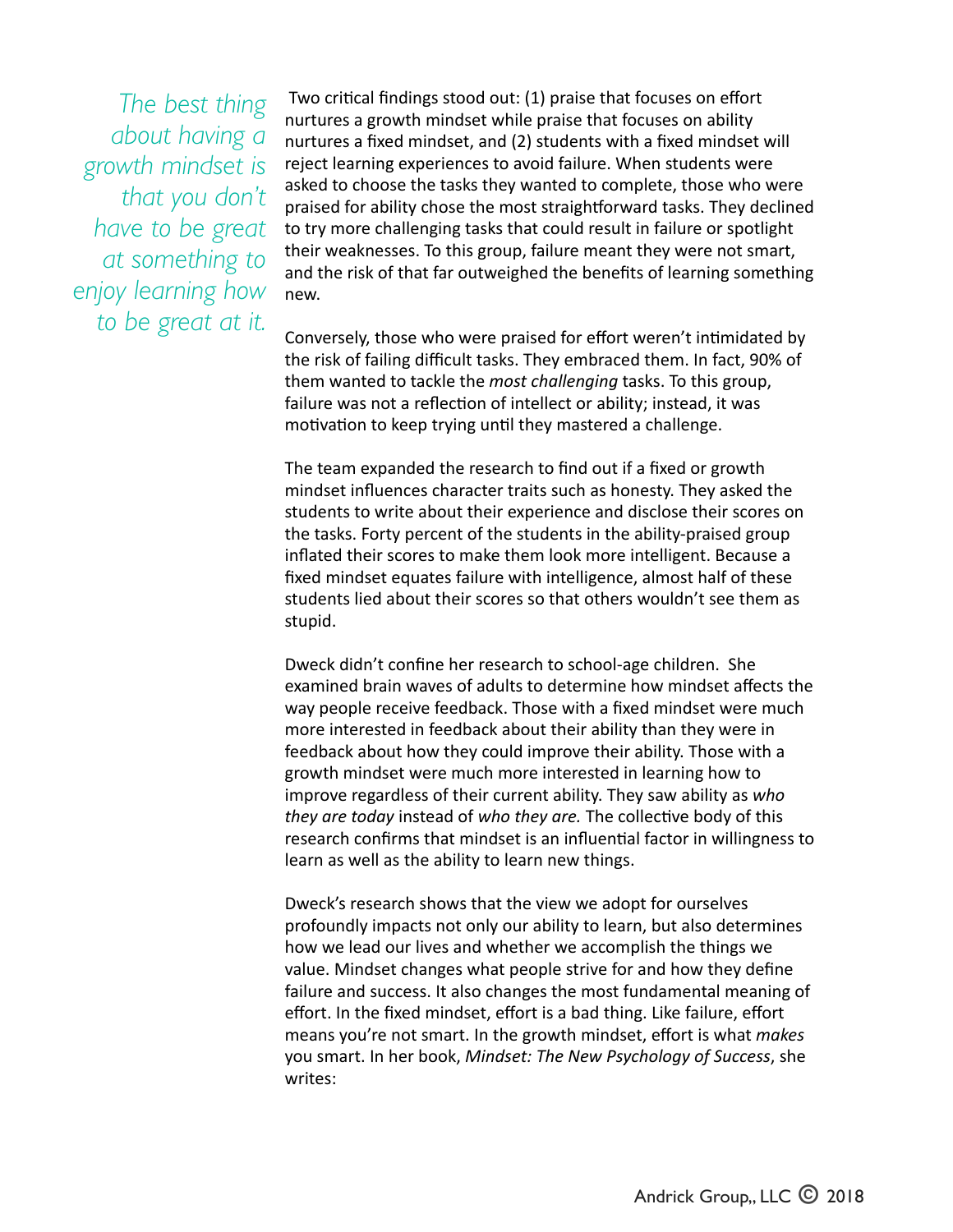*Everyday presents a new opportunity to grow and move a little closer to success. The key is knowing the difference between who you are today and who you can grow to become.*

*I've seen so many people with this one consuming goal of proving themselves* — *in the classroom, in their careers, and in their relationships. Every situation calls for a confirmation of their intelligence, personality, or character.* Every situation is evaluated: Will I succeed or fail? Will I look smart or dumb? Will I be accepted or rejected? Will I feel like a winner or a *loser?* . . .

There's another mindset in which these traits are not simply a hand you're *dealt and have to live with, always trying to convince yourself and others that you have a royal flush when you're secretly worried it's a pair of tens.* In this mindset, the hand you're dealt is just the starting point for development. This growth mindset is based on the belief that your basic *qualities are things you can cultivate through your efforts. Although people may differ in every which way* — *in their initial talents and aptitudes,* interests, or temperaments — everyone can change and grow through *application and experience.* 

#### **Organizational Mindset**

This research has been expanded over the last twenty years to explore whether an organization can cultivate a fixed or a growth mindset, and, if so, how it impacts employee engagement and company culture. Any type of workplace environment—academic, business, nonprofits, and others—communicates cultural mindset through shared norms and values. In correlation with growth or fixed mindset, cultures can be defined as those of *genius* or *development*.

A culture of genius is the view that brilliance is the critical ingredient for success. These companies focus on finding the "rock stars," and people learn quickly to be smart or smarter than the next guy. For example, consider this description of Enron:

It was a company that prized "sheer brainpower" above all else, where the task of sorting out "intellectual stars" from the "merely super-bright" was the top priority when making hires and promotions. It was an environment where one of the most powerful executives was described as being "so sure that he was the smartest *guy* in the room that anyone who disagreed with him was summarily dismissed as just not bright enough to "get it."

 $-$ Description of Enron (McLean & Elkind, 2003)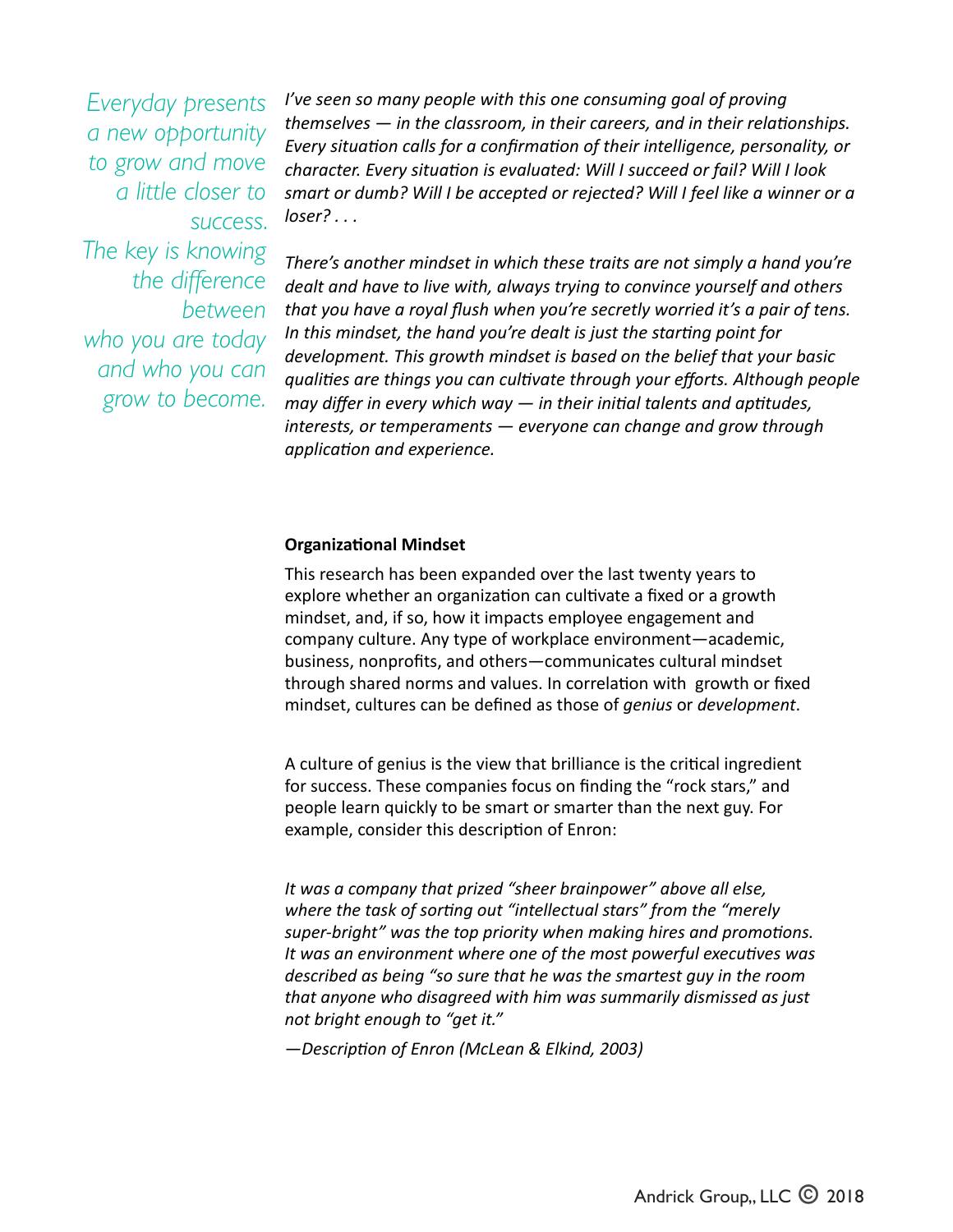This organization deemed that people were either intelligent or not, and there was little or no value placed on growth, learning, or effort. Malcolm Gladwell called this mindset the "blueprint for Enron's culture and demise." In a piece published in *The New Yorker* a year after the Enron scandal, Gladwell wrote:

The broader failing of McKinsey and its acolytes at Enron is their assumption that an organization's intelligence is simply a function of the *intelligence of its employees. They believe in stars because they don't believe in systems. In a way, that's understandable, because our lives are* so obviously enriched by individual brilliance. Groups don't write great novels, and a committee didn't come up with the theory of relativity. But *companies* work by different rules. They don't just create; they execute and compete and coordinate the efforts of many different people, and the organizations that are most successful at that task are the ones where the system is the star.

Gladwell maintains that companies with a talent-mindset teach employees to define themselves and the company by that description. Genius creates value. When that image is threatened, employees would rather lie than admit to mistakes that would *invalidate their value*. Any opportunity for learning and self-correcting the system is sabotaged by the system. As Gladwell concludes, "They were there looking for people who had the talent to think outside of the box. It never occurred to them that, if everyone had to think outside the box, maybe it was the box that needed fixing."

Conversely, cultures of development embody the ability to learn and grow with a focus on resilience. These are the companies that place a value on employees' abilities to set high goals and take risks to reach them. Consider this very different description of another company that was the target of SEC investigations, Xerox:

In public statements, executives proudly described their CEO's growth and learning over 35 years-from sales rep to the head of the *organization.* Managers expected their workers to show a passion and *love for learning and expanding knowledge. Instead of proving how smart a person or division was, the company's focus was on facilitating contributions, investing in employees' experiences, developing a larger* portion of talent, and intense on-the-job learning.

 $-$ Description of Xerox (George & McLean, 2005; Vollmer, 2004; *Knowledge@Wharton, 2005)*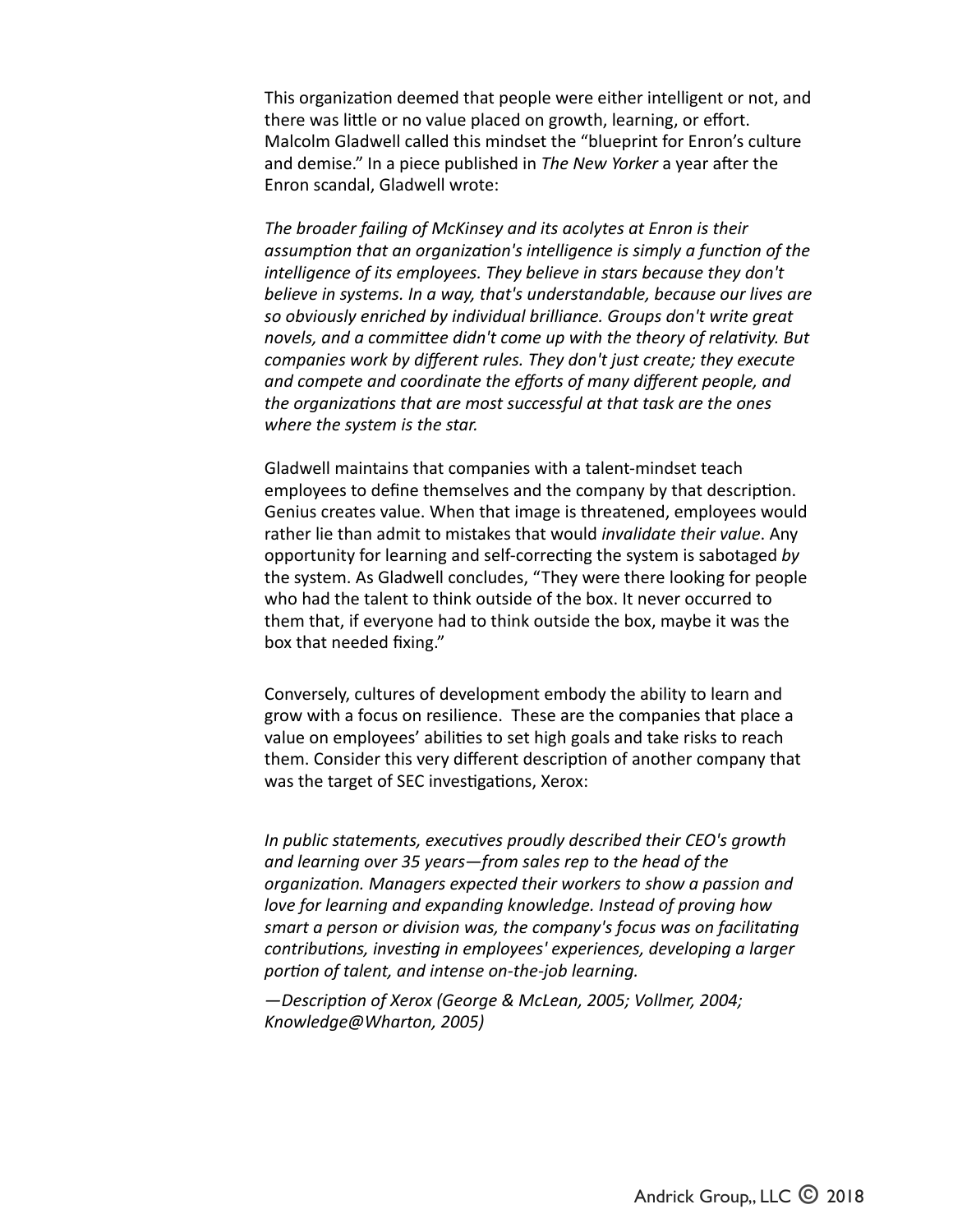When Anne Mulcahy took over Xerox in 2000, it was \$17 billion in debt with a stock value that had plummeted from \$63.69 to \$4.43 a share. On the very day that her appointment was announced, the stock had dropped 15%. But by 2003, it had delivered four straight profitable quarters. Mulcahy hadn't been groomed to become a CEO, and she didn't have a sophisticated financial background.

So how did she turn a company on the verge of collapse into what *Money* magazine called the "great turnaround story of the post-crash era"? Mulchahy attributes the success to a company-wide focus on "intense on-the-job learning" starting at the top. She identified communication as the most important element of the turnaround strategy, and she expected full participation from every employee. "When I became CEO, I spent the first 90 days on planes traveling to various offices and listening to anyone who had a perspective on what was wrong with the company. I think if you spend as much time listening as talking, that's time well spent."

It's easy to see the difference between the genius and the development approach. Xerox created a team focused on its commitment to identifying problems and learning how to fix them together while Enron created a team focused on competing with one another, each striving to be the smartest guy in the room.

Research conducted over the last decade or so has begun to provoke more questions about the interplay between talent and effort and success and failure. This is true in academic and professional settings as well as in personal growth. Understanding that it isn't just ability or intelligence that determines success or failure is the first step in redefining how to make success and failure part of a productive vocabulary. We are all born with an innate curiosity and a love of learning. A growth mindset nurtures both.

So, go ahead and use the F-word. Embrace it. See each failure as something you know now that you didn't know then – evidence of learning. Often, the most insightful discoveries spring out of failure.

> *"The biggest problem human beings face is not that we aim too high and fail, but that we aim too low and succeed." Michelangelo*